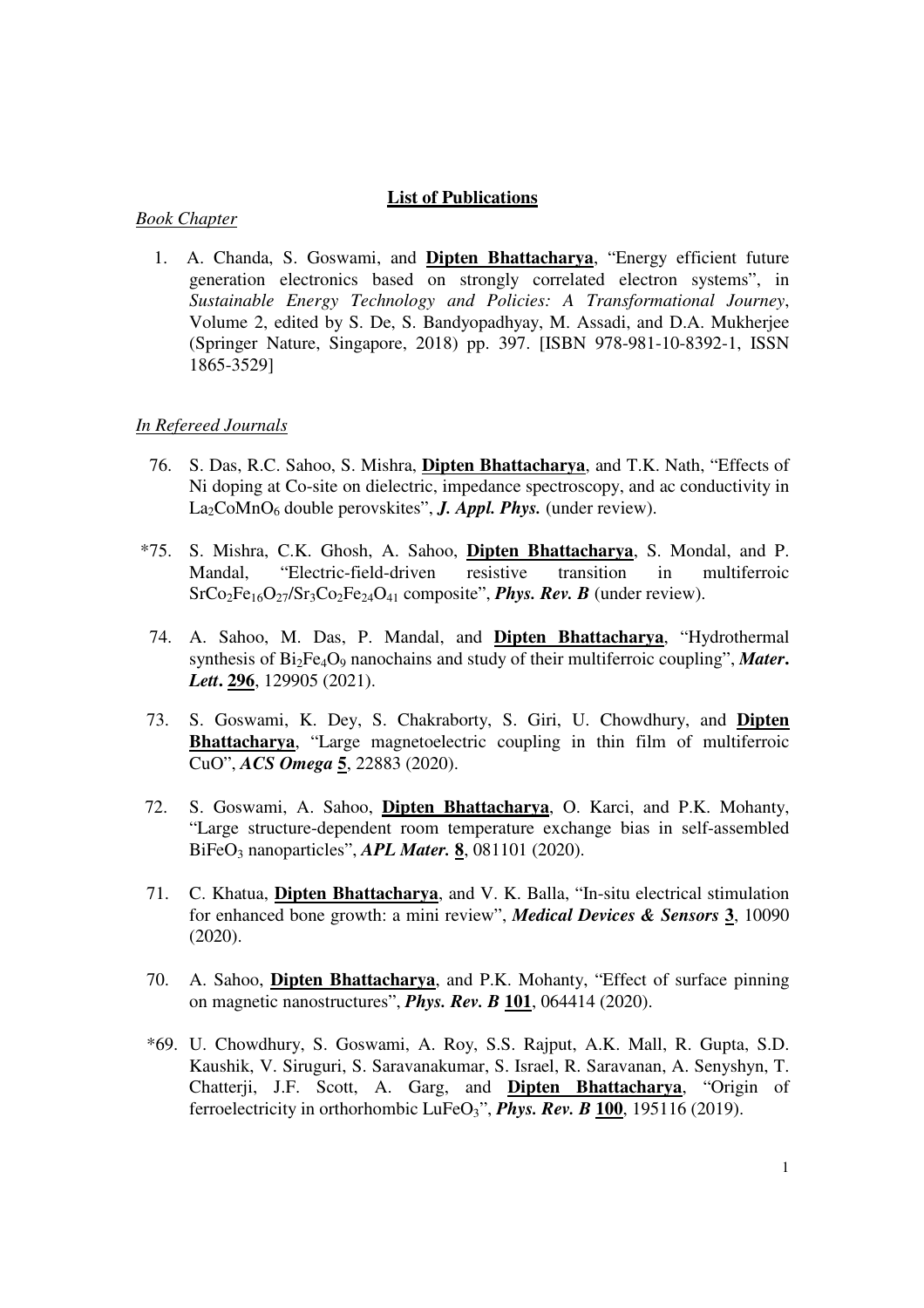- 68. B. Sikder, A. Chanda, S. Goswami, **Dipten Bhattacharya**, and S. Velaga, "Influence of spin-state transition on structural and other physical properties in Ba0.5Sr0.5Co0.8Fe0.2O3-<sup>δ</sup> ceramic", *Mater. Chem. Phys.* **236**, 121770 (2019).
- 67. C. Khatua, S. Sengupta, B. Kundu, **Dipten Bhattacharya**, and V.K. Balla, "Enhanced strength, in-vitro bone cell differentiation, and mineralization of injectable bone cement reinforced with multiferroic particles", *Materials and Design* **167**, 107628 (2019).
- \*66. A. Sahoo and **Dipten Bhattacharya**, "Shape-dependent magnetoelectric coupling in nanoscale BiFeO3", *J. Alloys Compd.* **772**, 193 (2019).
- 65. C. Khatua, **Dipten Bhattacharya**, B. Kundu, V.K. Balla, S. Bodhak, and S. Goswami, "Fabrication and properties of bioactive glass/bismuth ferrite composites for bone tissue engineering applications", *Adv. Engg. Mater.* **20**, 1800329 (2018).
- \*64. S. Goswami, **Dipten Bhattacharya**, C.K. Ghosh, B. Ghosh, S.D. Kaushik, V. Siruguri, and P.S.R. Krishna, "Nonmonotonic particle size dependence of magnetoelectric coupling in strained nanosized particles of BiFeO<sub>3</sub>", *Sci. Rep.* 8, 3728 (2018).
	- 63. S. Bhattacharjee, C.K. Ghosh, G.C. Das, A. Roychowdhury, D. Das, **Dipten Bhattacharya**, and P. Sen, "Non-inversion anisotropy energy in NiO coral structure: asymmetric hysteresis loop at room temperature", *Appl. Surf. Sci.* **449,**  389 (2018).
	- 62. R. Singh, A. Chakravarty, U. Chowdhury, **D. Bhattacharya**, and S.K. Biswas, "Electrical conduction aluminium nitride-single-walled carbon nanotube nanocomposites", *Mater. Lett.* **215**, 144 (2018).
- \*61. S. Goswami and **Dipten Bhattacharya**, "Magnetic transition at ~150 K in nanoscale BiFeO3", *J. Alloys Compd.* **738**, 277 (2018).
- \*60. S. Mishra, K. Dey, U. Chowdhury, **Dipten Bhattacharya**, C.K. Ghosh, and S. Giri, "Multiferroicity around Verwey transition in Fe<sub>3</sub>O<sub>4</sub> thin films", *AIP Advances* **7**, 125015 (2017).
- \*59. U. Chowdhury, S. Goswami, **Dipten Bhattacharya**, A. Midya, and P. Mandal, "Determination of intrinsic hysteretic polarization in lossy improper ferroelectric systems", *Appl. Phys. Lett.* **109**, 092902 (2016).
- \*58. S. Goswami and **Dipten Bhattacharya**, "Magnetoelectric multiferroicity at nanoscale" (invited feature article) *Sci. Adv. Today* **2,** 25722 (2016).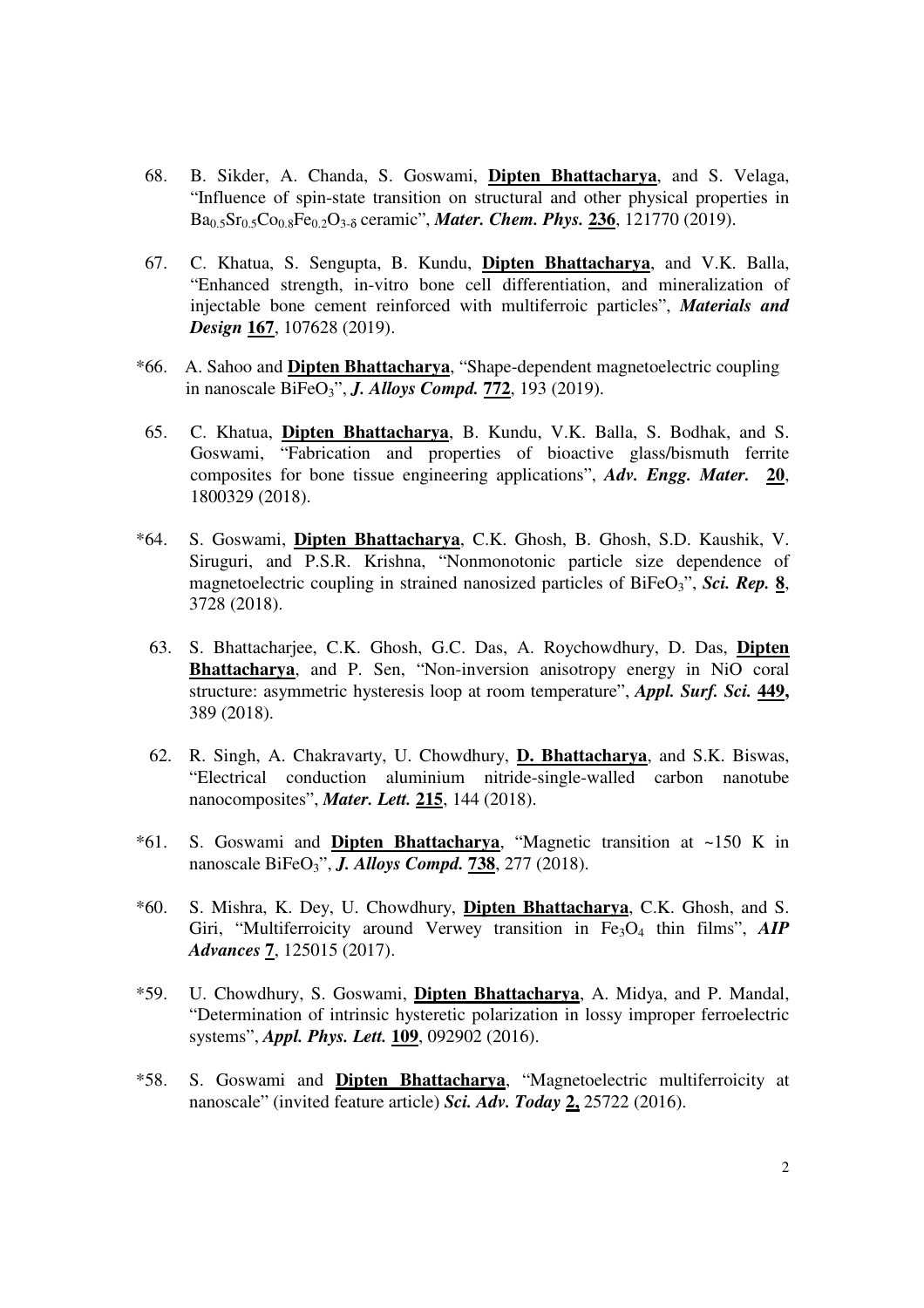- \*57. T. Maity, S. Goswami, **Dipten Bhattacharya**, and S. Roy, "Reply to the Comment on 'Superspin Glass mediated Giant Spontaneous Exchange Bias in a Nanocomposite of BiFeO<sub>3</sub>-Bi<sub>2</sub>Fe<sub>4</sub>O<sub>9</sub>; Phys. Rev. Lett. **110**, 107201 (2013)' by A. Harres, J. Geshev, and V. Skumryev", *Phys. Rev. Lett.* **114,** 099704 (2015).
- \*56. S. Goswami, **Dipten Bhattacharya**, L. Keeney, T. Maity, S.D. Kaushik, V. Siruguri, G.C. Das, H. Yang, W. Li, C.-Z. Gu, M.E. Pemble, and S. Roy, "Large magnetoelectric coupling in nanoscale  $BiFeO<sub>3</sub>$  from direct electrical measurements", *Phys. Rev. B* **90**, 104402 (2014).
- \*55. U. Chowdhury, S. Goswami, **Dipten Bhattacharya**, J. Ghosh, S. Basu, and S. Neogi, "Room temperature multiferroicity in orthorhombic LuFeO<sub>3</sub>", *Appl. Phys. Lett.* **105**, 052911 (2014).
- \*54. T. Maity, S. Goswami, **Dipten Bhattacharya**, and S. Roy, "Origin of the asymmetric exchange bias in BiFeO3-Bi2Fe4O9 nanocomposite", *Phys. Rev. B* **89**, 140411(R) (2014).
- 53. T. Chatterji, T. Hansen, S.A.J. Kimber, and **Dipten Bhattacharya**, "Magnetoelastic effects in multiferroic HoMnO<sub>3</sub>", *Solid State Commun.* 180, 46 (2014).
- \*52. U. Chowdhury, S. Goswami, **Dipten Bhattacharya**, A. Midya, P. Mandal, P. Das, and Y.M. Mukovskii, "Large magnetocapacitance in electronic ferroelectric manganite systems", *J. Appl. Phys.* **114**, 194104 (2013).
- \*51. S. Goswami, **Dipten Bhattacharya**, G.N. Iles, B. Ghosh, A.A. Prytuliak, B. Malard, G.C. Das, B. Ouladdiaf, and T. Chatterji, "Anomaly in structural noncentrosymmetry around  $T_N$  in bulk and nanoscale BiFeO<sub>3</sub>", *Powder Diffraction* **28**, S94 (2013).
- 50. S. Kundu, N. Das, S. Chakraborty, **Dipten Bhattacharya**, and P.K. Biswas, "Synthesis of sol-gel based nanostructured Cr(III)-doped indium tin oxide films on glass and their optical and magnetic characterizations", *Opt. Mater.* **35**, 1029 (2013).
- 49. T. Maity, S. Goswami, **Dipten Bhattacharya**, G.C. Das, and S. Roy, "Spontaneous exchange bias in a nanocomposite of BiFeO<sub>3</sub>-Bi<sub>2</sub>Fe<sub>4</sub>O<sub>9</sub>", *J. Appl. Phys.* **113**, 17D916 (2013).
- 48. R. Nath, A.K. Raychaudhuri, Y.M. Mukovskii, P. Mondal, **Dipten Bhattacharya**, and P. Mandal, "Electric field driven destabilization of the insulating state in nominally pure LaMnO3", *J. Phys.: Condens. Matter* **25**, 155605 (2013).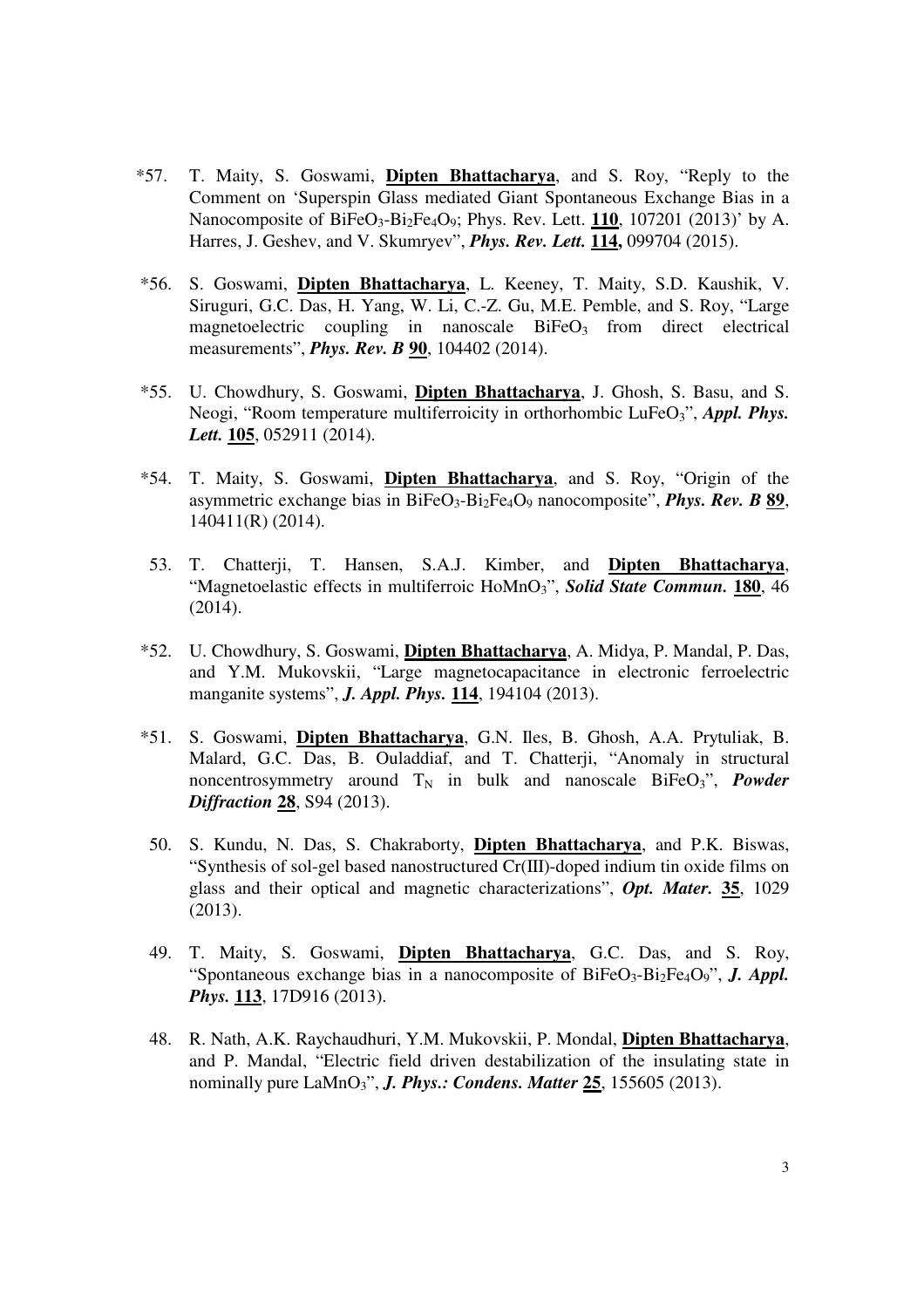- \*47. S. Goswami, **Dipten Bhattacharya**, W. Li, A. Cui, Q. Jiang, and C.-Z. Gu, "A training effect on electrical properties in nanoscale BiFeO3", *Nanotechnology* **24**, 135705 (2013).
- \*46. T. Maity, S. Goswami, **Dipten Bhattacharya**, and S. Roy, "Superspin glass mediated giant spontaneous exchange bias in a nanocomposite of  $BiFeO<sub>3</sub>$ Bi2Fe4O9", *Phys. Rev. Lett.* **110**, 107201 (2013).
- 45. T. Chatterji, B. Ouladdiaf, P.F. Henry, and **Dipten Bhattacharya**, "Magnetoelastic effects in multiferroic YMnO3", *J. Phys.: Condens. Matter* **24**, 336003 (2012).
- 44. M. Sivakumar, A. Towata, K. Yasui, T. Tuziuti, T. Kozuka, Y. Iida, M.M. Maiorov, E. Blums, **Dipten Bhattacharya**, N. Sivakumar, and M. Ashok, "Ultrasonic cavitations induced water in vegetable oil emulsion droplets – a simple and easy technique to synthesize manganese zinc ferrite nanocrystals with improved magnetization", *Ultrason. Sonochem.* **19**, 652 (2012).
- \*43. S. Goswami, **Dipten Bhattacharya**, P. Choudhury, B. Ouladdiaf, and T. Chatterji, "Multiferroic coupling in nanoscale BiFeO<sub>3</sub>", *Appl. Phys. Lett.* 99, 073106 (2011).
- \*42. P. Mondal, **Dipten Bhattacharya**, and P. Mandal, "Current-driven orbital orderdisorder transition in LaMnO3", *Phys. Rev. B* **84**, 075111 (2011).
- \*41. P. Mondal, **Dipten Bhattacharya**, Anwesa Maity, O.P. Chakrabarti, A.K.M. Maidul Islam, and M. Mukherjee, "Evolution of orbital phases with particle size in nanoscale stoichiometric LaMnO3", *J. Appl. Phys.* **109**, 084327 (2011).
- \*40. S. Goswami, **Dipten Bhattacharya**, P. Choudhury, "Particle size dependence of magnetization and noncentrosymmetry in nanoscale BiFeO<sub>3</sub>", *J. Appl. Phys.* 109, 07D737 (2011).
- \*39. P. Sujatha Devi, A. Kumar, **Dipten Bhattacharya**, S. Karmakar, and B.K. Chaudhuri, "Correlation between extrinsic electroresistance and magnetoresistance in fine-grained La0.7Ca0.3MnO3", *Jpn. J. Appl. Phys.* **49**, 083001 (2010).
- 38. T. Chatterji, B. Ouladdiaf, and **Dipten Bhattacharya**, "Neutron diffraction investigation of the magnetic structure and magnetoelastic effects in NdMnO<sub>3</sub>", *J. Phys.: Condens. Matter* **21**, 306001 (2009).
- \*37. B. Ghosh, **Dipten Bhattacharya**, A.K. Raychaudhuri, and S. Arumugam, "Frequency dependence of dielectric anomaly around Néel temperature in bilayer manganite Pr(Sr<sub>0.1</sub>Ca<sub>0.9</sub>)<sub>2</sub>Mn<sub>2</sub>O<sub>7</sub>", *J. Appl. Phys.* 105, 123914 (2009).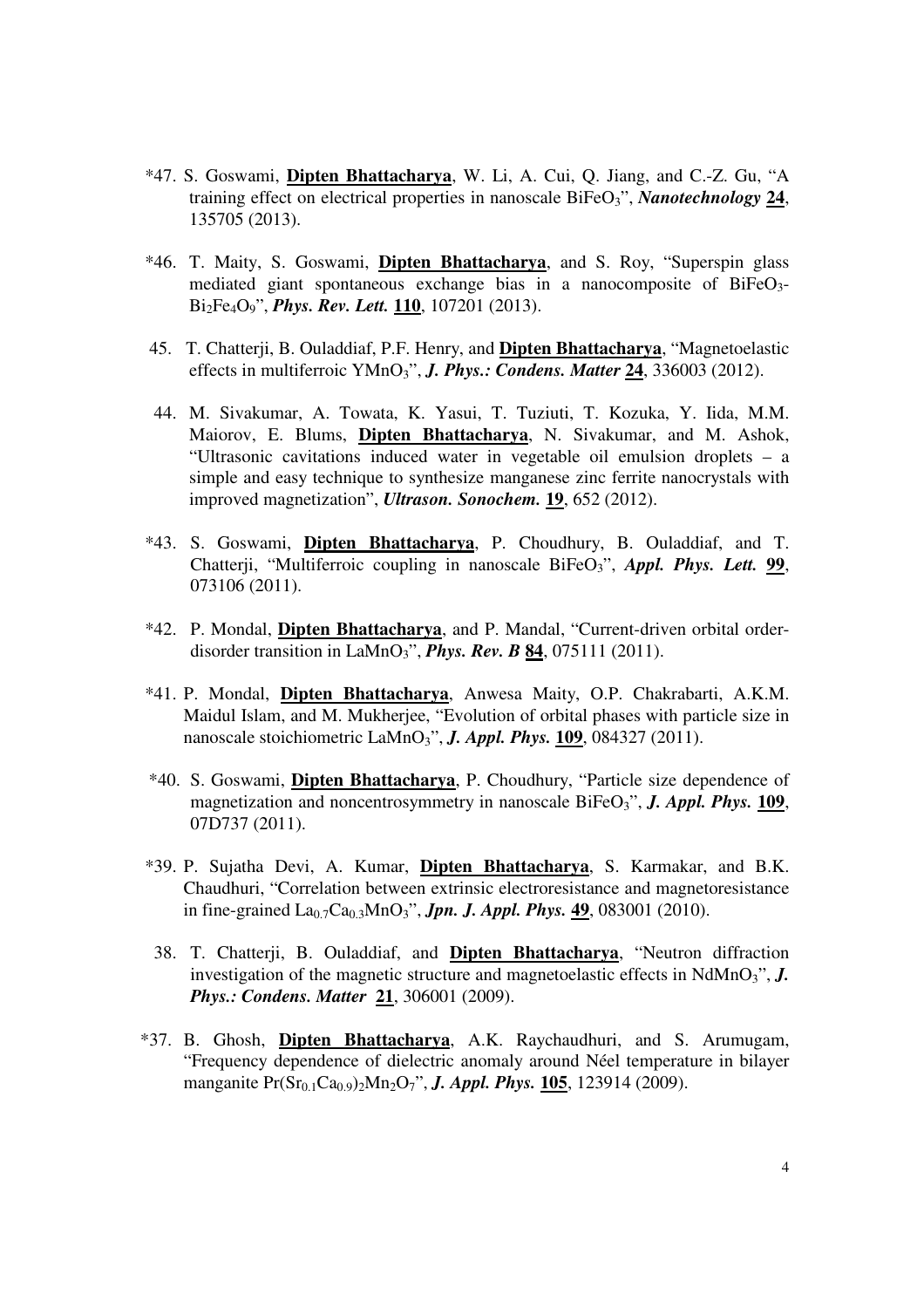- 36. T. Chatterji, G.J. Schneider, L. van Eijck, B. Frick, and **Dipten Bhattacharya**, "Direct evidence for the Nd magnetic ordering in  $NdMnO<sub>3</sub>$  from the hyperfine field splitting of Nd nuclear levels", *J. Phys.: Condens. Matter* **21**, 126003 (2009).
- 35. R. Mazumder, D. Chakravarty, **Dipten Bhattacharya**, and A. Sen, "Spark plasma sintering of BiFeO3", *Mater. Res. Bull.* **44**, 555 (2009).
- 34. S. Kundu, **Dipten Bhattacharya**, P. Das, J. Ghosh, and P.K. Biswas, "Ferromagnetism in transparent Mn(II)-doped indium tin oxide films prepared by sol-gel coating", *Chem. Phys. Lett.* **469**, 313 (2009).
- 33. N. Das, **Dipten Bhattacharya**, A. Sen, and H.S. Maiti, "Sonochemical synthesis of LaMnO3 nano-powder", *Ceram. Inter.* **35**, 21 (2009).
- \*32. P. Mondal, **Dipten Bhattacharya**, P. Choudhury, and P. Mandal, "Dielectric anomaly at  $T_N$  in LaMnO<sub>3</sub> as a signature of coupling between spin and orbital degrees of freedom", *Phys. Rev. B* **76**, 172403 (2007).
- \*31. R. Mazumder, P. Sujatha Devi, **Dipten Bhattacharya**, P. Choudhury, A. Sen, and M. Raja, "Ferromagnetism in nanoscale BiFeO<sub>3</sub>", *Appl. Phys. Lett.* 91, 062510 (2007).
- 30. D. Mallick, O.P. Chakrabarti, **Dipten Bhattacharya**, M. Mukherjee, H.S. Maiti, and R.N. Majumdar, "Electrical conductivity of cellular Si/SiC ceramic composites prepared from plant precursors", *J. Appl. Phys.* **101**, 033707 (2007).
- \*29. R. Mazumder, S. Ghosh, P. Mondal, **Dipten Bhattacharya**, S. Dasgupta, N. Das, A. Sen, A.K. Tyagi, M. Sivakumar, T. Takami, and H. Ikuta, "Particle size dependence of the magnetization and phase transition near  $T_N$  in multiferroic BiFeO<sub>3</sub>", *J. Appl. Phys.* **100**, 033908 (2006).
- 28. M. Sivakumar, T. Takami, H. Ikuta, A. Towata, K. Yasui, T. Tuziuti, T. Kozuka, **Dipten Bhattacharya**, and Y. Iida, "Fabrication of zinc ferrite nanocrystals by sonochemical emulsification and evaporation – observation of magnetization and its relaxation at low temperature", *J. Phys. Chem. B* **110**, 15234 (2006).
- \*27. N. Das, P. Mondal, and **Dipten Bhattacharya**, "Particle size dependence of the orbital order-disorder transition in LaMnO3", *Phys. Rev. B* **74**, 014410 (2006).
- \*26. P. Mondal, **Dipten Bhattacharya**, P. Choudhury, "Dielectric anomaly near orbital order-disorder transition in LaMnO3+<sup>δ</sup>", *J. Phys.: Condens. Matter* **18**, 6869 (2006).
- \*25. **Dipten Bhattacharya**, "Magnetoresistivity in solids", *Trans. Ind. Ceram. Soc.* **(India) 65**, 1 (2006).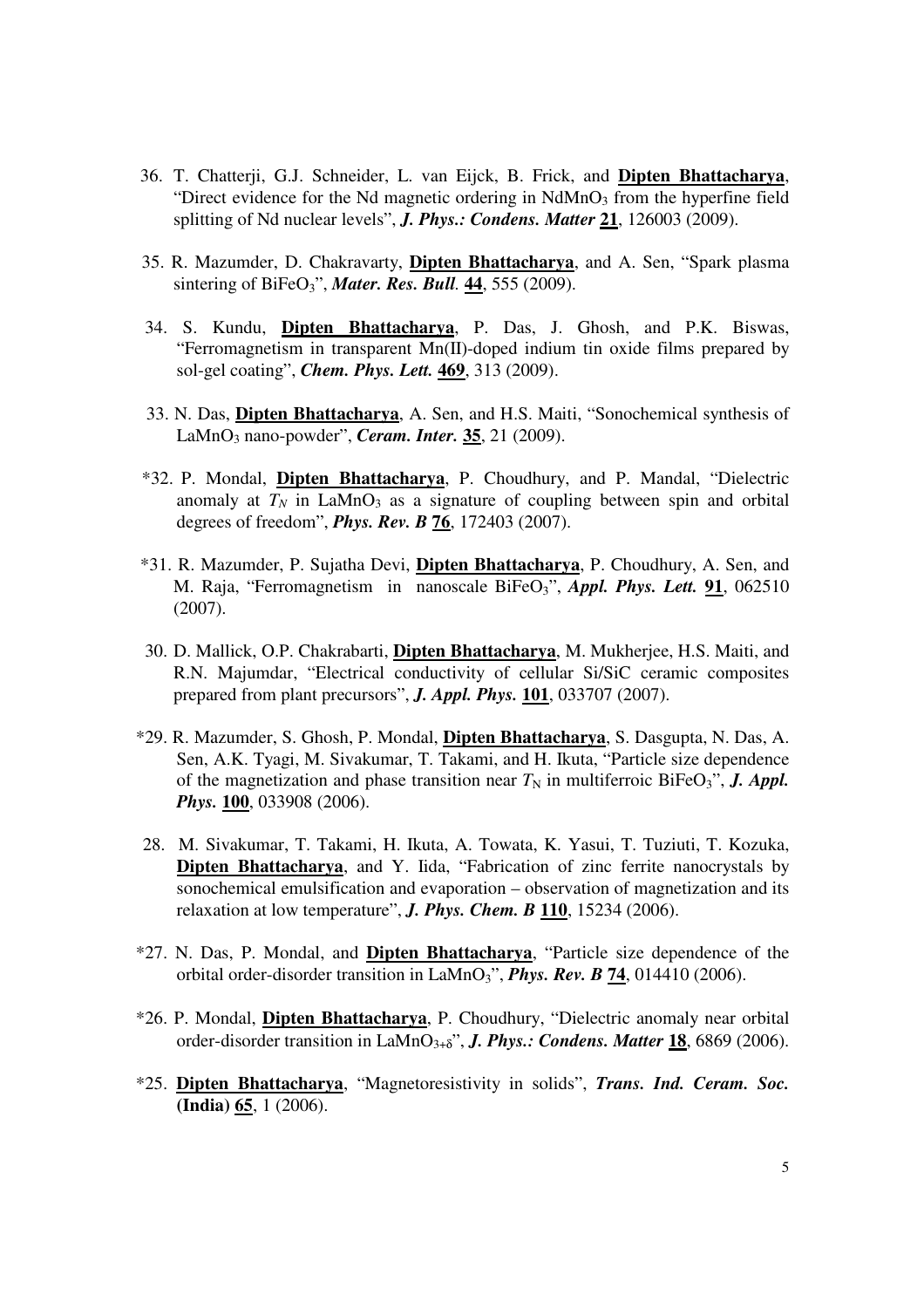- 24. Amarjeet Kaur, Ramadhar Singh, K.L. Yadav, **Dipten Bhattacharya**, "Mechanism of charge transport in polypyrrole-heparin composites", *J. Macromol. Sc. Part A* **41**, 1369 (2004).
- \*23. **Dipten Bhattacharya**, P. Sujatha Devi, and H.S. Maiti, "Orbital order-disorder transition in La<sub>1-x</sub>Nd<sub>x</sub>MnO<sub>3</sub> (x = 0.0-1.0) and La<sub>1-x-y</sub>Nd<sub>x</sub>Sr<sub>y</sub>MnO<sub>3</sub> (x = 0.1, y = 0.05, 0.1)", *Phys. Rev. B* **70**, 184415 (2004).
- 22. M. Sivakumar, A. Gedanken, **D. Bhattacharya**, Y. Yeshurun, W. Zhong, Y.W. Du, I. Felner, and I. Nowik, "Sonochemical synthesis of nanocrystalline rare-earth orthoferrites using Fe(CO)<sub>5</sub> precursor", *Chem. Mater.* 16, 3623 (2004).
- 21. M. Sivakumar, A. Gedanken, W. Zhong, Y.H. Jiang, Y.W. Du, I. Bruckental, **D. Bhattacharya**, Y. Yeshurun, and I. Nowik, "Sonochemical synthesis of nanocrystalline LaFeO3", *J. Mater. Chem.* **14**, 764 (2004).
- 20. B. Kalisky, A. Shaulov, **D. Bhattacharya**, T. Tamegai, and Y. Yeshurun, "Vortex order-disorder transition in relaxation and field-sweep experiments", *Physica C* **408-410**, 382 (2004).
- 19. M. Sivakumar, A. Gedanken, W. Zhong, Y.W. Du, **D. Bhattacharya**, Y. Yeshurun, and I. Felner, "Nanophase formation of strontium hexaferrite fine powder by the sonochemical method using Fe(CO)5", *J. Magn. Magn. Mater.* **268**, 95 (2004).
- 18. A. Poddar, B. Bandyopadhyay, P. Mandal, **D. Bhattacharya**, P. Choudhury, U. Sinha, and B. Ghosh, "Studies of transport properties of  $MgB<sub>2</sub>$  superconductor", *Physica C* **390**, 191 (2003).
- 17. Ramadhar Singh, Amarjeet Kaur, K.L. Yadav, and **Dipten Bhattacharya**, "Mechanism of dc conduction in ferric chloride doped poly(2-methyl thiophene)", *Curr. Appl. Phys.* **3**, 235 (2003).
- \*16. **Dipten Bhattacharya** and H.S. Maiti, "Reentrant metallic behavior at a temperature above  $T_c$  at the breakdown of cooperative Jahn-Teller order in perovskite manganites", *Phys. Rev. B* **66**, 132413 (2002).
- \*15. **Dipten Bhattacharya**, Pintu Das, A. Pandey, A.K. Raychaudhuri, Amitava Chakraborty, and V.N. Ojha, "On the factors affecting the high temperature insulator-metal transition in rare-earth manganites", *J. Phys.: Condens. Matter* **13,**  L431 (2001).
- \*14. A. Pandey, Arun Pratap, **Dipten Bhattacharya**, and R.G. Sharma, "Stability of oxygen in HgO added bulk Y-Ba-Cu-O superconductor", *Physica C* **341-348**, 2449 (2000).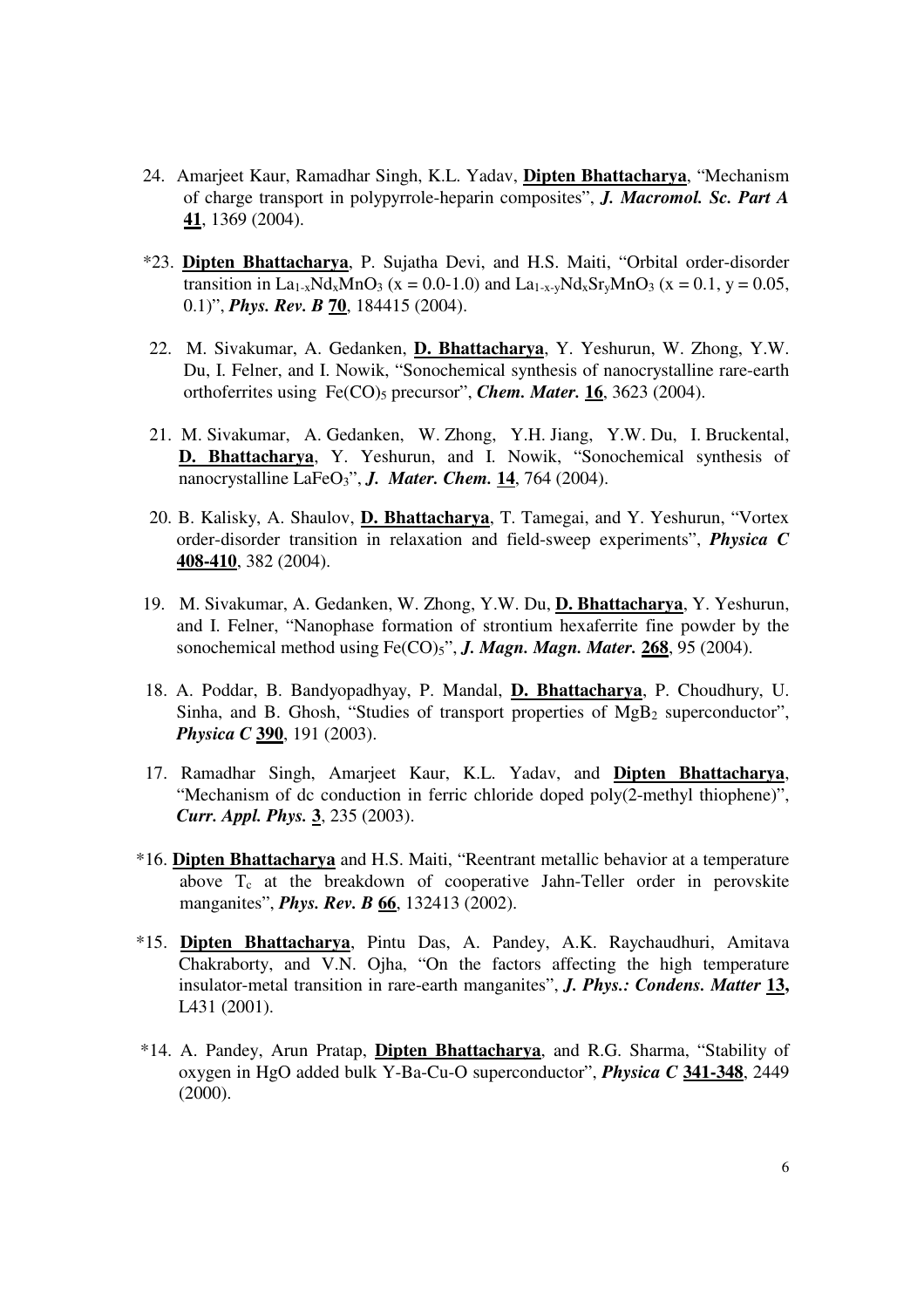- 13. D.R. Mishra, H.S. Zadeh, **Dipten Bhattacharya**, P.N. Dheer, and R.G. Sharma, "Studies on percolation models in Y-Ba-Cu-O and Bi-Pb-Sr-Ca-Cu-O systems", *Physica C* **341-348**, 1931 (2000).
- \*12. **Dipten Bhattacharya**, A. Pandey, and R.G. Sharma, "Flux pinning in an array of Josephson junctions with columnar defects", *Physica C* **341-348**, 1205 (2000).
- \*11. A. Pandey, **Dipten Bhattacharya**, and R.G. Sharma, "Role of intergranular silver in modulating the aperiodicity in disordered Josephson junction arrays: impact on relaxation of intergranular critical state", *Physica C* **340**, 211 (2000).
- \*10. **Dipten Bhattacharya**, Amitava Chakraborty, and H.S. Maiti, "Evidence of relaxation of Jahn-Teller polarons above  $T_c$  in La<sub>1-x</sub>Sr<sub>x</sub>MnO<sub>3</sub> (0.1<x≤0.5)", *J. Phys.: Condens. Matter* **11**, 5845 (1999).
- 9. R.G. Sharma, S. Lahiry, A. Pandey, and **Dipten Bhattacharya**, "Study of the impact of HgO addition and low-field magnetic relaxation behavior in granular high- $T_c$ superconductors", *Bull. Mater. Sc.* **22**, 265 (1999).
- \*8. Amitava Chakraborty, **Dipten Bhattacharya**, and H.S. Maiti, "Zero-field resistivity anomaly and low-field response of the canted antiferromagnetism in unsubstituted and Ba-substituted LaMnO<sub>3+ $\delta$ </sub> within the insulating regime", *Phys. Rev. B* 56, 8828 (1997).
- 7. M. Pal, P. Brahma, D. Chakravorty, **D. Bhattacharya**, and H.S. Maiti, "Preparation of nanocrystalline barium hexaferrite in a glass medium", *Nanostruct. Mater.* **8**, 731 (1997).
- 6. **Dipten Bhattacharya**, H.S. Maiti, and G.C. Das, "Role of superconductor-normal metal-superconductor proximity junctions in governing the intergranular flux pinning in electrophoretically deposited Y-Ba-Cu-O films", *Jpn. J. Appl. Phys.* **36**, 669 (1997).
- 5. M. Pal, P. Brahma, D. Chakravorty, **D. Bhattacharya**, and H.S. Maiti, "Nanocrystalline nickel-zinc ferrite prepared by glass-ceramic route", *J. Magn. Magn. Mater.* **164**, 256 (1996).
- 4. **Dipten Bhattacharya**, A. Sen, S.N. Roy, and H.S. Maiti, "Unusual thickness dependence of the magnetic critical current density for granular high- $T_c$  films", *Phys. Rev. B* **51**, 11819 (1995).
- 3. **Dipten Bhattacharya**, P. Choudhury, S.N. Roy, and H.S. Maiti, "Analysis of the thickness dependence of critical current density for electrophoretically deposited YBa2Cu3O7-x films", *J. Appl. Phys.* **76**, 1120 (1994).